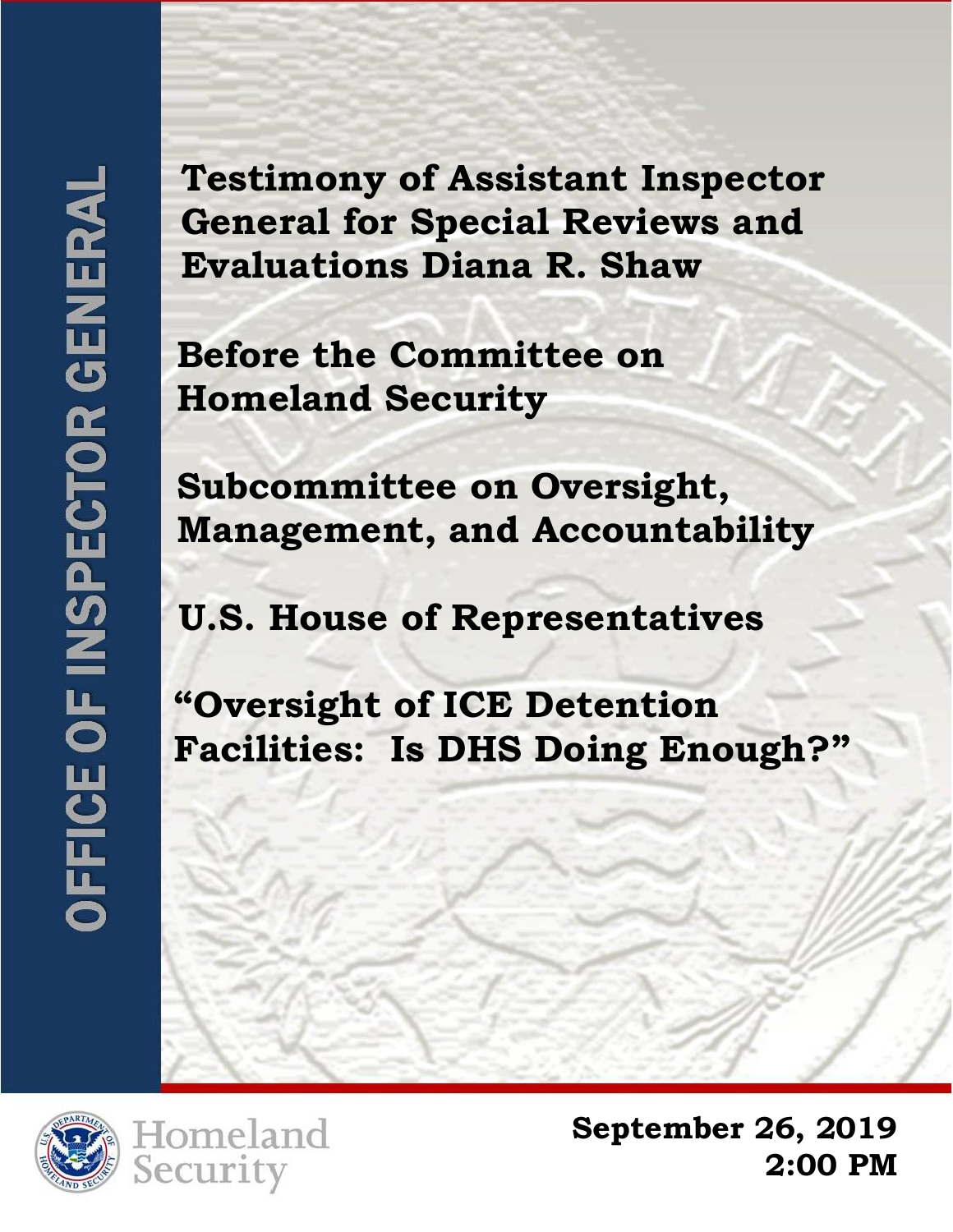

Chairwoman Torres Small, Ranking Member Crenshaw, and Members of the Subcommittee, thank you for inviting me here today to discuss oversight of U.S. Immigration and Customs Enforcement (ICE) detention facilities and the results of the Department of Homeland Security (DHS) Office of Inspector General's (OIG) recent reviews of ICE programs and efforts aimed at detention oversight. My testimony today will focus on the OIG's recent evaluations and inspections of ICE detention facilities and its oversight of those facilities, and our related recommendations for improvement.

While ICE has developed a multilayered approach to detention oversight, the shortcomings and challenges the OIG's work has identified render ICE's overall approach less effective than it otherwise could be. Until ICE fully addresses the issues identified in our work, it will continue to struggle to ensure comprehensive, consistent compliance with detention standards.

#### **Background on OIG Reviews of ICE Detention Facilities and Detention Facility Oversight**

ICE Enforcement and Removal Operations (ERO) apprehends removable aliens, detains these individuals when necessary, and removes them from the United States. ICE detainees are held in civil, not criminal, custody. ICE detention is administrative in nature, aimed to process and prepare detainees for removal. At the end of Fiscal Year (FY) 2017, ICE held nearly 38,000 detainees in custody. As of the summer of 2019, ICE had approximately 54,000 beds occupied nationwide.

During our reviews, these beds were spread across more than two hundred facilities, only five of which ICE owns. ICE contracts for use of the other two hundred facilities through contracts with private entities, inter-governmental service agreements (IGSA), or inter-governmental agreements. For example, at the end of FY 2017, ICE maintained eight Contract Detention Facilities, or facilities owned and operated by private companies and contracted directly by ICE, and 87 IGSAs, or facilities, such as local and county jails, housing ICE detainees (as well as other inmates).

ICE began operating its detention system under the *National Detention Standards*  (NDS), issued in 2000 to establish consistent conditions of confinement, program operations, and management expectations in immigration detention. Along with stakeholders, ICE revised the NDS and developed *Performance-Based National Detention Standards 2008* (PBNDS 2008) to improve safety, security, and conditions of confinement for detainees. With its *Performance-Based National Detention Standards 2011* (PBNDS 2011), ICE aimed to enhance immigration detention conditions while maintaining a safe and secure detention environment for staff and detainees. ICE also uses *Family Residential Standards* for Family Residential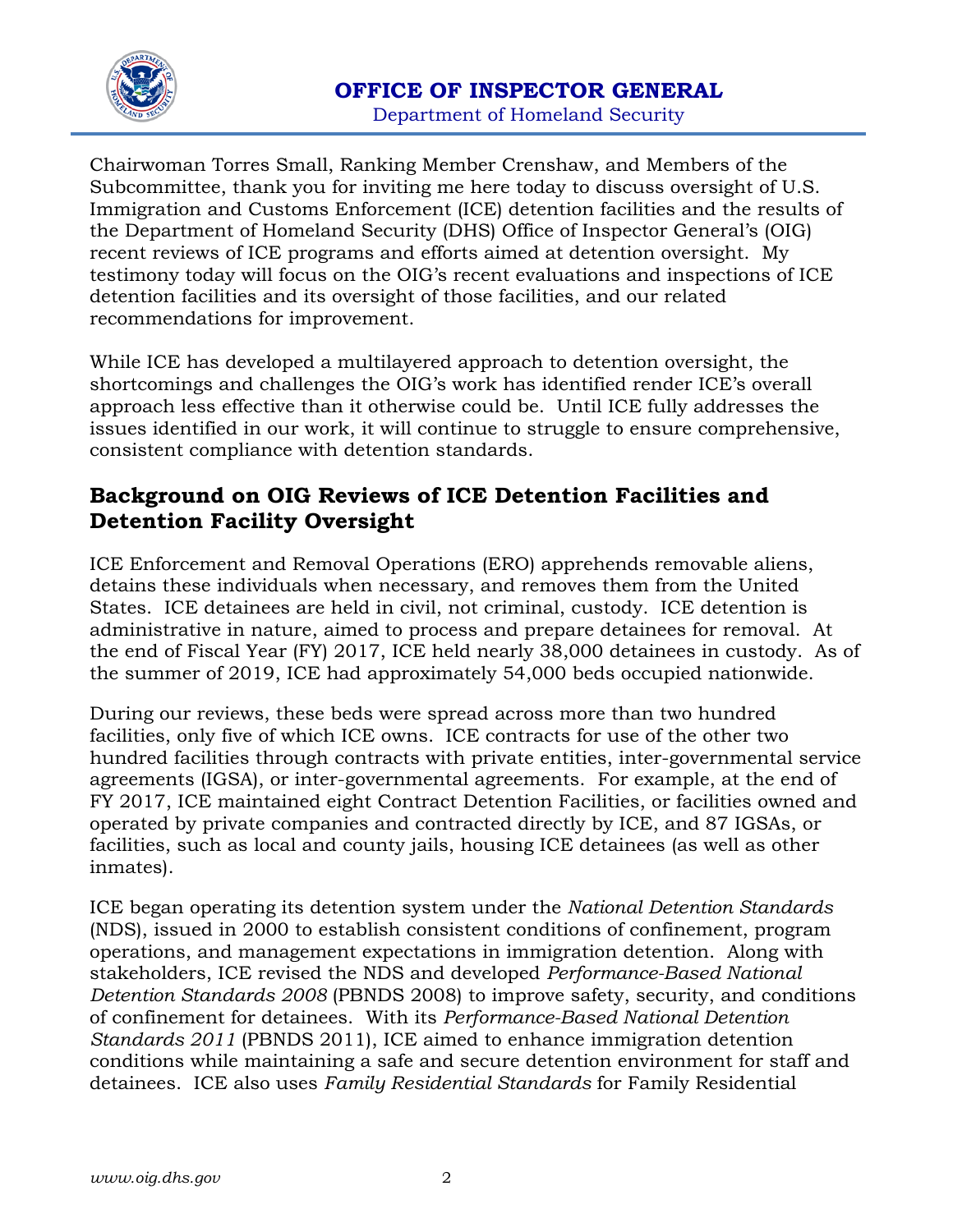

Centers holding families and juveniles. ICE's detention facility contracts and agreements identify the detention standards that apply to those facilities.

As early as 2006, when the OIG first reported on inadequate treatment of ICE  $detainees$  in its facilities, $\frac{1}{2}$  $\frac{1}{2}$  $\frac{1}{2}$  and more recently, in response to congressional mandates, concerns raised by immigrant rights groups, and complaints to the OIG Hotline, the OIG has conducted inspections of detention facilities to evaluate compliance with ICE detention standards. We generally limit the scope of our inspections to the relevant standards for health, safety, access to medical and mental health care, grievances, classification and searches, use of segregation, use of force, and language access. We focus on the elements of the detention standards that can be observed and evaluated by OIG staff who do not have specialized training in the fields of medicine, mental health, or corrections. In addition to a physical inspection of areas used by detainees, during our visits to facilities we also review written documentation and interview ICE and detention facility staff members and detainees. Our public reports about these inspections discuss facility conditions at the time of our visits, and include analysis and conclusions based on our direct observations, review of documentary evidence, and interviews.

The OIG's inspections in 2016 and 2017 raised concerns about detainee treatment and care. For example, in March 2017, we issued a Management Alert after an unannounced inspection of the Theo Lacy Facility (TLF) in Orange, California, raised serious concerns, some that posed health risks and others that violated PBNDS 2008 and resulted in potentially unsafe conditions at TLF.[2](#page-2-1) We recommended that ICE take immediate action to ensure compliance with PBNDS 2008 and strengthen its oversight of TLF. ICE concurred with our recommendations.

Our unannounced inspections of detention facilities in FY 2016 also gave rise to significant concerns about the treatment and care of detainees at four of the facilities visited.[3](#page-2-2) For instance, some facilities had misclassified some detainees with high-risk criminal convictions and, as a result, housed them with low-risk detainees. At one facility, all detainees entering the facility were strip-searched in violation of ICE standards. We also observed potentially unsafe and unhealthy

<span id="page-2-0"></span><sup>1</sup> *[Treatment of Immigration Detainees Housed at Immigration and Customs Enforcement Facilities](https://www.oig.dhs.gov/sites/default/files/assets/Mgmt/OIG_07-01_Dec06.pdf)* (OIG-[07-01\).](https://www.oig.dhs.gov/sites/default/files/assets/Mgmt/OIG_07-01_Dec06.pdf)

<span id="page-2-1"></span><sup>2</sup> *[Management Alert on Issues Requiring Immediate Action](https://www.oig.dhs.gov/sites/default/files/assets/2017/OIG-17-43-MA-030617.pdf) at the Theo Lacy Facility in Orange, California* [\(OIG-17-43-MA\).](https://www.oig.dhs.gov/sites/default/files/assets/2017/OIG-17-43-MA-030617.pdf) Management Alerts are a unique product issued by DHS OIG in relatively rare circumstances in which we identify an issue so serious that we deem it necessary to report on the issue before completing our standard inspection or review process. In such instances, we prepare a "Management Alert" to notify the Department of the issue so it can take immediate action to mitigate and/or correct the situation.

<span id="page-2-2"></span><sup>3</sup> *[Concerns about ICE Detainee Treatment and Care at Detention Facilities](https://www.oig.dhs.gov/sites/default/files/assets/2017-12/OIG-18-32-Dec17.pdf)* (OIG-18-32).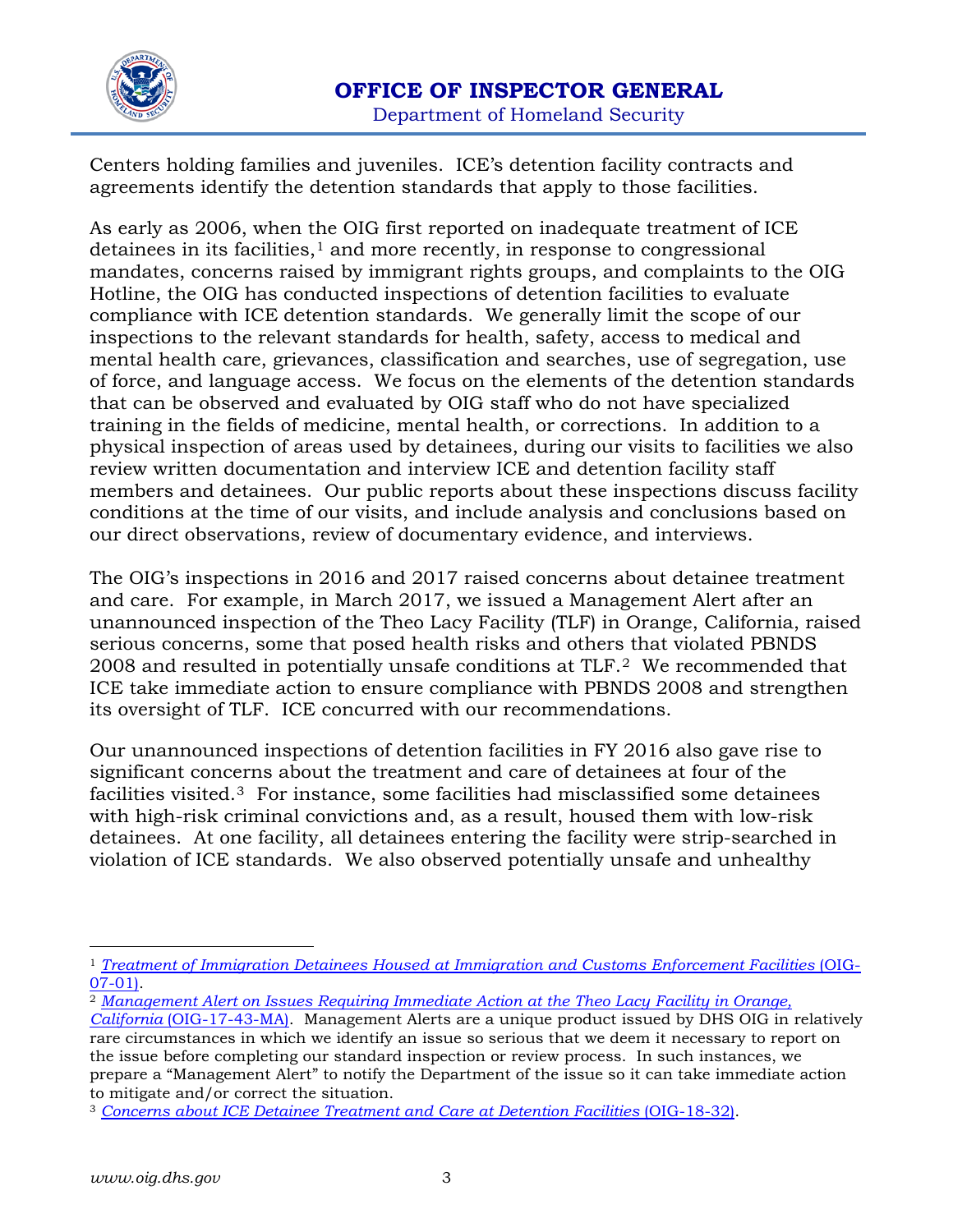

detention conditions, including delayed medical care, mold on walls and showers, and spoiled food.

## **ICE's Inspections and Monitoring of Detention Do Not Lead to Sustained Compliance or Systemic Improvements**

The deficiencies and concerns identified in our detention facility inspections raised questions about the effectiveness of ICE's oversight of these facilities. ICE uses a multilayered approach to oversight of detention facilities, with various entities including ICE ERO, ICE's Office of Professional Responsibility (OPR), and private contractors — conducting inspections and onsite monitoring to determine compliance with ICE detention standards. We reviewed the adequacy of these oversight activities, as well as ICE's use of contracting tools to hold detention facilities to applicable detention standards. In 2018, we published a review evaluating whether ICE's immigration detention inspections ensure adequate oversight and compliance with detention standards. Our report found deficiencies in both types of immigration detention inspections ICE uses, as well as in ICE's post-inspection follow-up processes.[4](#page-3-0)

ICE uses two inspection types to examine detention facility conditions: (1) inspections performed by a private company, Nakamoto Group, Inc. (Nakamoto), contracted by ICE ERO Custody Management, and (2) inspections performed by personnel and contractors from ICE's Office of Detention Oversight (ODO) within ICE OPR. ICE also uses Detention Service Managers (DSMs) to provide onsite monitoring of day-to-day facility conditions, and report on and seek to correct issues as they arise.

In conducting our review, we evaluated policies, procedures, and inspections practices. We also observed Nakamoto and ODO inspections and reviewed a judgmental sample of both types of inspection reports. We concluded that neither type of inspection nor the onsite monitoring ensure consistent compliance with detention standards or promote comprehensive deficiency corrections.

We found that the inspections performed by Nakamoto do not fully examine actual conditions or identify all compliance deficiencies, because the Nakamoto inspection scope is too broad and inspection practices are not consistently thorough. Also, although ICE provides Nakamoto with the scope for the inspections, detention review summary forms, and inspection checklists, it does not provide clear procedures for evaluating detention conditions. In contrast, ODO inspections are narrower in scope and use effective methods and processes to thoroughly inspect

<span id="page-3-0"></span> $\overline{a}$ <sup>4</sup> *[ICE's Inspections and Monitoring of Detention Facilities Do Not Lead to Sustained Compliance or](https://www.oig.dhs.gov/sites/default/files/assets/2018-06/OIG-18-67-Jun18.pdf)  [Systemic Improvements](https://www.oig.dhs.gov/sites/default/files/assets/2018-06/OIG-18-67-Jun18.pdf)* (OIG-18-67).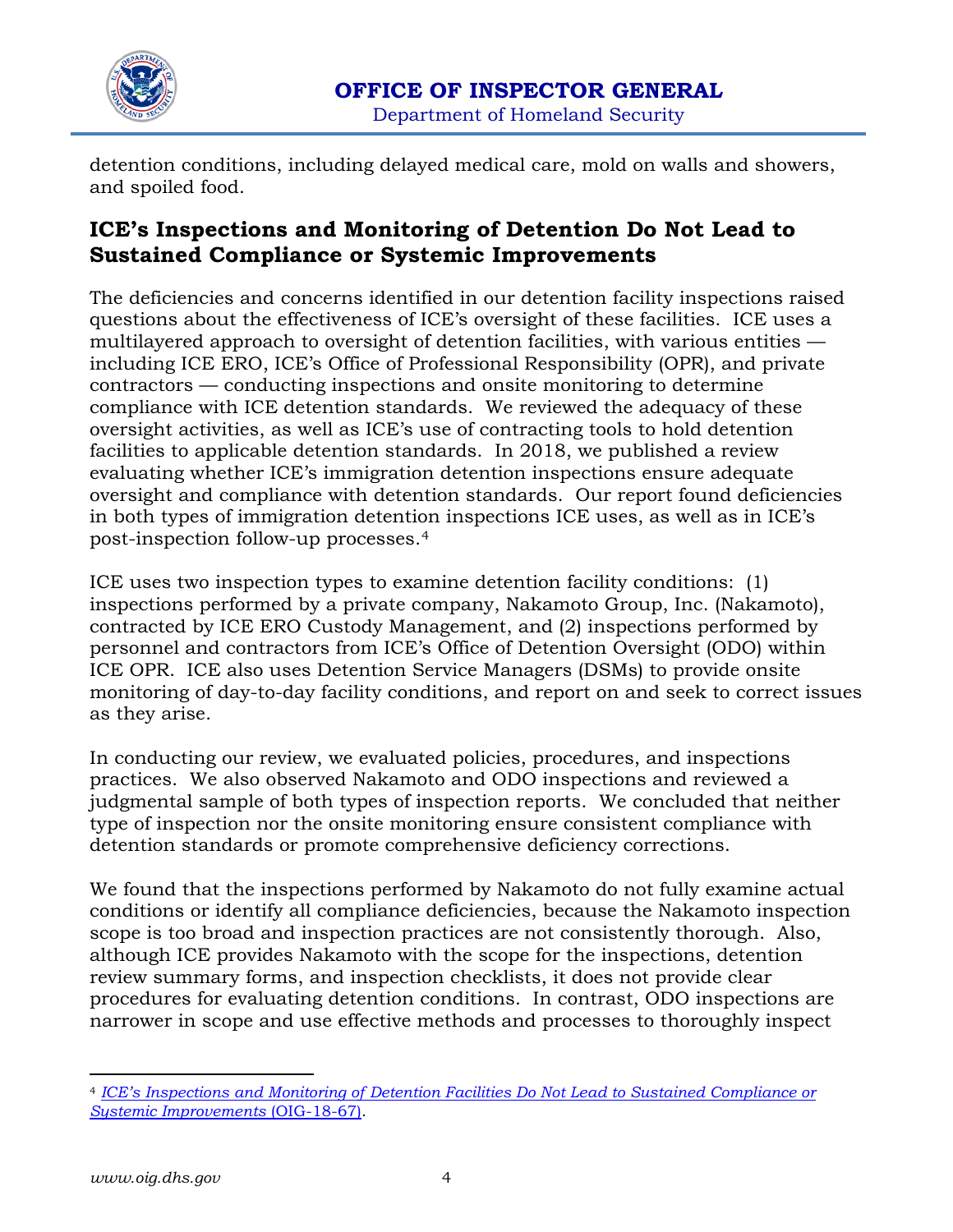

facilities and identify deficiencies, but the inspections are too infrequent to ensure the facilities implement all corrections.

Moreover, ICE does not adequately follow up on identified deficiencies and, at the time of our review, did not have a comprehensive process to verify that facilities had implemented all the corrective actions. Without holding facilities accountable for correcting deficiencies, the usefulness of both Nakamoto and ODO inspections was further diminished.

In addition, ICE ERO field offices, which are responsible for implementing corrective actions, do not provide consistent support for the DSMs who work onsite and monitor detention conditions in more than 50 facilities. Thus, while DSMs, who identify thousands of deficiencies though their work, have the expertise to propose corrective actions, they do not have the authority to implement them. The lack of consistent support for DSMs hinders implementation of needed changes.

#### **ICE Does Not Fully Use Contracting Tools to Hold Detention Facility Contractors Accountable for Failing to Meet Performance Standards**

Another way in which ICE could hold detention facilities to applicable detention standards is through contracting tools. We reviewed how ICE manages and oversees its contracts with the contracted detention facilities housing ICE detainees.[5](#page-4-0) Between FY 2016 and FY 2018, ICE paid more than \$3 billion to the contractors operating these facilities. We found that ICE is failing to use quality assurance tools and impose consequences for contract noncompliance, such as failure to meet performance standards. Moreover, instead of holding facilities accountable for noncompliance through financial penalties, ICE frequently issued waivers to facilities with deficient conditions, effectively exempting them from having to comply with certain detention standards.

In fact, ICE generally is not imposing financial penalties, even for serious deficiencies such as significant understaffing, failure to provide sufficient mental health observations, and inadequate monitoring of detainees with serious criminal histories. From October 2015 to June 2018, various inspections and DSMs found 14,003 deficiencies at the 106 contract facilities we focused on for our review. Deficiencies included those that jeopardize the safety and rights of detainees, such as failing to notify ICE about sexual assaults and failing to forward allegations regarding misconduct of facility staff to ICE ERO. Despite the quantity and seriousness of the deficiencies, ICE only imposed financial penalties twice.

<span id="page-4-0"></span><sup>5</sup> *[ICE Does Not Fully Use Contracting Tools to Hold Detention Facility Contractors Accountable for](https://www.oig.dhs.gov/sites/default/files/assets/2019-02/OIG-19-18-Jan19.pdf)  [Failing to Meet Performance Standards](https://www.oig.dhs.gov/sites/default/files/assets/2019-02/OIG-19-18-Jan19.pdf)* (OIG-19-18).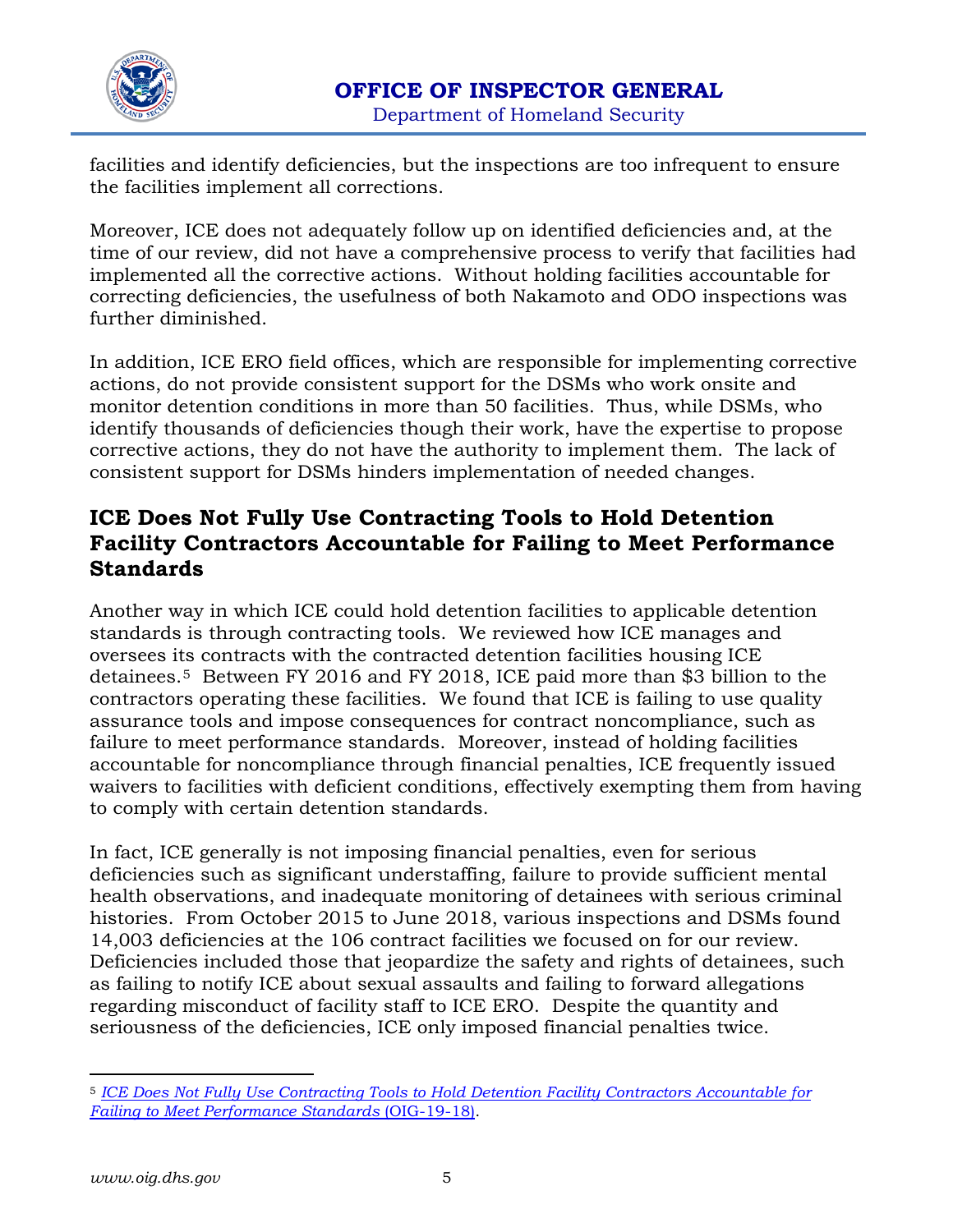

ICE also has no formal policies and procedures to govern the waiver process, thereby allowing officials to grant waivers without clear authority, and failing to ensure key stakeholders have access to approved waivers. In some cases, officials may violate Federal Acquisition Regulation requirements because they seek to effectuate unauthorized changes to contract terms. Further, contract facilities may be exempt from compliance with otherwise applicable detention standards indefinitely, as waivers generally do not have an end date and ICE ERO does not reassess or review waivers after it approves them.[6](#page-5-0)

## **Results of OIG's Recent Unannounced Inspections of ICE Detention Facilities**

Continuing the OIG's program of unannounced inspections of ICE detention facilities, we recently issued Management Alerts regarding our findings from unannounced inspections of the Essex County Correctional Facility in Newark, New Jersey (Essex Facility)<sup>[7](#page-5-1)</sup> and the Adelanto ICE Processing Center in Adelanto, California (Adelanto Center).[8](#page-5-2) We issued these reports because, in the course of our review, we identified significant health and safety risks that violated ICE standards and required immediate action by ICE.

At the Essex Facility, one of the issues we identified was unreported security incidents. According to ICE standards, the Essex Facility must report to ICE any incidents involving detainees. However, the facility failed to do so following a detainee's discovery and reporting of a guard's loaded handgun left in a facility staff bathroom that the detainee was cleaning. This marked the fourth time in less than a year that the facility failed to notify ICE of incidents involving detainees, and raised serious concerns about the facility's ability to handle security issues.

Interviews with detainees and facility management revealed facility leadership completed a review of the incident, but did not interview the detainee who found the weapon. Rather, facility leadership reported to us that they told the detainee not to discuss the matter with anyone else. The review documented by the facility does not mention that the detainee found and reported the loaded weapon.

During our site visit, we notified ICE of the incident and ICE later issued a contract discrepancy report. The discrepancy report outlined this incident as the fourth time

<span id="page-5-0"></span> $\overline{a}$ <sup>6</sup> Following the OIG's reporting on the issue of ICE's use of waivers, Congress passed the *[Consolidated Appropriations Act, 2019—House Report 116-9](https://www.congress.gov/congressional-report/116th-congress/house-report/9)*, which established that the "ICE Director shall have sole authority to approve waivers, and shall notify the Committees of such waivers within 3 business days of such approval."

<span id="page-5-1"></span><sup>7</sup> *[Issues Requiring Action at the Essex County Correctional Facility in Newark, New Jersey](https://www.oig.dhs.gov/sites/default/files/assets/2019-02/OIG-19-20-Feb19.pdf)* (OIG-19-20).

<span id="page-5-2"></span><sup>8</sup> *Management Alert – [Issues Requiring Action at the Adelanto ICE Processing Center in Adelanto,](https://www.oig.dhs.gov/sites/default/files/assets/2018-10/OIG-18-86-Sep18.pdf)* 

*California* [\(OIG-18-86\).](https://www.oig.dhs.gov/sites/default/files/assets/2018-10/OIG-18-86-Sep18.pdf)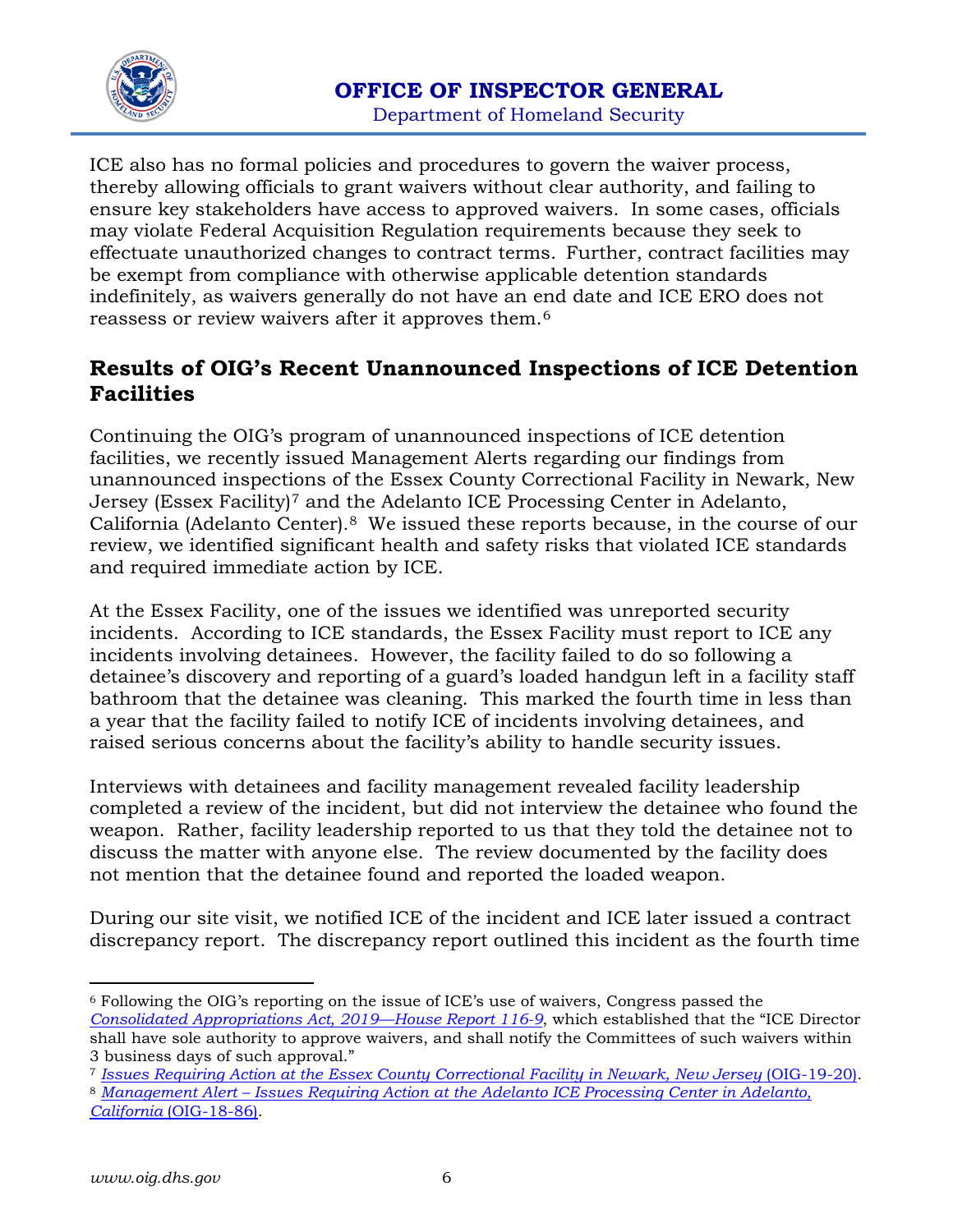

in less than a year that the Essex Facility had failed to notify ICE of detainee-related incidents. On February 27, 2019, ICE imposed a 5 percent deduction of invoiced amounts, the highest penalty allowed under the contract.

Our inspections also revealed health and safety concerns at both the Essex Facility and the Adelanto Center. At the Essex Facility, we observed extreme mishandling of meats, which can spread salmonella, listeria, and E. coli, leading to serious foodborne illnesses. We also observed facility staff serving potentially spoiled meat to detainees. Over a seven-month period in 2018, detainees filed approximately 200 kitchen-related grievances (about 12 percent of all grievances filed) with comments such as:

- "For dinner, we were served meatballs that smell like fecal matter. The food was rotten."
- "The food that we received has been complete garbage, it's becoming impossible to eat it. It gets worse every day. It literally looks like it came from the garbage dumpster; I have a stomach infection because of it and the nurse herself told me it was caused by the food."[9](#page-6-0)

We observed violations of the ICE standards at the Adelanto Center that were equally concerning, including braided bedsheets — referred to as "nooses" by center staff and detainees  $-$  hanging from vents in 15 of the 20 cells we visited.<sup>10</sup> Interviews with detainees provided a variety of reasons for braiding and hanging bedsheets, with one detainee noting, "I've seen a few attempted suicides using the braided sheets by the vents and then the guards laugh at them and call them 'suicide failures' once they are back from medical." In fact, in March 2017, a 32 year-old male died at an area hospital after being found hanging from his bedsheets in an Adelanto Center cell. In the months after this suicide, ICE compliance reports documented at least three suicide attempts by hanging at the Adelanto Center, two of which specifically used bedsheets. Media reports based on 911 call logs indicate at least four other suicide attempts at the Adelanto Center from December 2016 to July 2017.[11](#page-6-2) In total, these reports represent at least seven suicide attempts at the Adelanto Center from December 2016 to October 2017. Nationwide, self-inflicted strangulation accounts for 4 of the 20 detainee deaths reported between October 2016 to July 2018, according to ICE news releases.

<span id="page-6-1"></span><span id="page-6-0"></span><sup>&</sup>lt;sup>9</sup> *[Issues Requiring Action at the Essex County Correctional Facility in Newark, New Jersey](https://www.oig.dhs.gov/sites/default/files/assets/2019-02/OIG-19-20-Feb19.pdf) (OIG-19-20).* <sup>10</sup> *Management Alert – Issues Requiring Action at the [Adelanto ICE Processing Center in Adelanto,](https://www.oig.dhs.gov/sites/default/files/assets/2018-10/OIG-18-86-Sep18.pdf)  California* [\(OIG-18-86\).](https://www.oig.dhs.gov/sites/default/files/assets/2018-10/OIG-18-86-Sep18.pdf)

<span id="page-6-2"></span><sup>11</sup> Paloma Esquivel, *'We don't feel OK here': Detainee deaths, suicide attempts and hunger strikes plague California immigration facility*, LOS ANGELES TIMES (Aug. 8, 2017),

http://www.latimes.com/local/lanow/la-me-ln-adelanto-detention-20170808-story.html.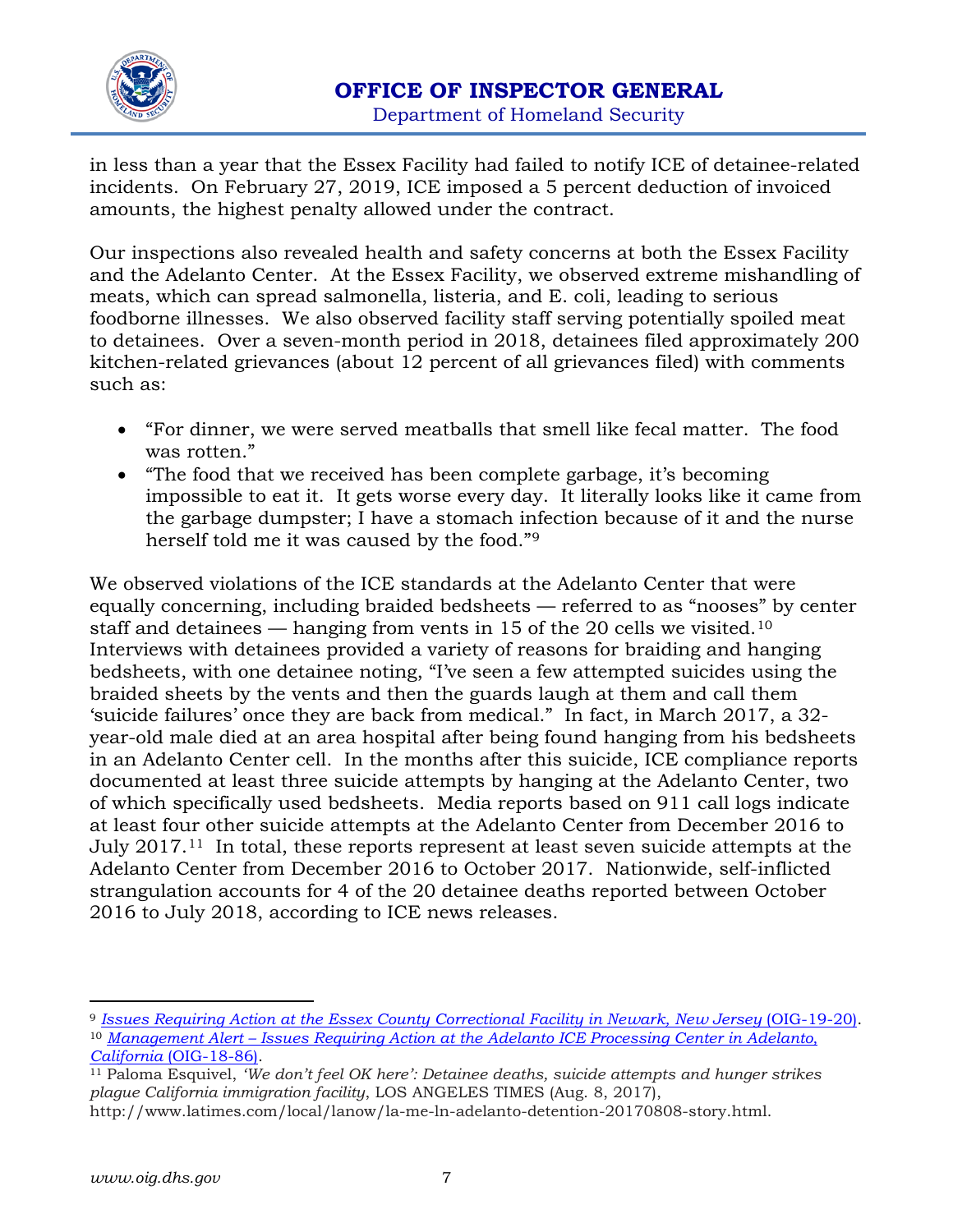

Department of Homeland Security

In addition to the serious issues highlighted in our reports on the Essex Facility and the Adelanto Center, our program of unannounced inspections identified other instances of noncompliance with standards at these facilities, as well as two others: the LaSalle ICE Processing Center in Louisiana, and the Aurora ICE Processing Center in Colorado.[12](#page-7-0) Overall, our inspections of the four detention facilities revealed violations of ICE's detention standards and raised concerns about the environment in which detainees are held. Although the conditions varied among the facilities and not every problem was present at each, our observations, interviews with detainees and staff, and reviews of documents revealed several common issues. All four facilities had issues with expired food, which puts detainees at risk for foodborne illnesses. At three facilities, we found that segregation practices violated standards and infringed on detainee rights. Two facilities failed to provide recreation outside detainee housing units. Bathrooms in two facilities' detainee housing units were dilapidated and moldy. Our observations confirmed concerns identified in detainee grievances, which indicated unsafe and unhealthy conditions to varying degrees at all of the facilities we visited.

#### **ICE Has Taken Action to Address OIG Recommendations Aimed at Improving Oversight of ICE Detention**

Since FY 2017, we have made 10 recommendations to improve ICE's oversight of detention and 7 recommendations aimed at improving detention conditions. In response to these recommendations, ICE has implemented a number of changes and has initiated others, some of which are nearing completion, including:

- With respect to oversight of detention facilities, we recommended that ICE develop a follow-up inspection process for select facilities where ODO identifies egregious or numerous deficiencies.[13](#page-7-1) ICE reported in May 2019 that it has begun the follow-up inspection process and has issued two completed reports from follow-up inspections conducted in FY 2018. ICE also provided a schedule for FY 2019 follow-up inspections.
- In response to our recommendation that ICE conduct a full review of the Adelanto ICE Processing Center and the GEO Group, Inc.'s management of the facility to ensure compliance with PBNDS 2011[14](#page-7-2), ICE provided documentation in March 2019 that it has completed a Special Assessment Review of the Adelanto facility, identified deficiencies, and completed corrective actions.

<span id="page-7-0"></span><sup>12</sup> *[Concerns about ICE Detainee Treatment and Care at Four Detention Facilities](https://www.oig.dhs.gov/sites/default/files/assets/2019-06/OIG-19-47-Jun19.pdf)* (OIG-19-47).

<span id="page-7-1"></span><sup>13</sup> *[ICE's Inspections and Monitoring of Detention Facilities Do Not Lead to Sustained Compliance or](https://www.oig.dhs.gov/sites/default/files/assets/2018-06/OIG-18-67-Jun18.pdf)  [Systemic Improvements](https://www.oig.dhs.gov/sites/default/files/assets/2018-06/OIG-18-67-Jun18.pdf)* (OIG-18-67).

<span id="page-7-2"></span><sup>14</sup> *Management Alert – [Issues Requiring Action at the Adelanto ICE Processing Center in Adelanto,](https://www.oig.dhs.gov/sites/default/files/assets/2018-10/OIG-18-86-Sep18.pdf)  California* [\(OIG-18-86\).](https://www.oig.dhs.gov/sites/default/files/assets/2018-10/OIG-18-86-Sep18.pdf)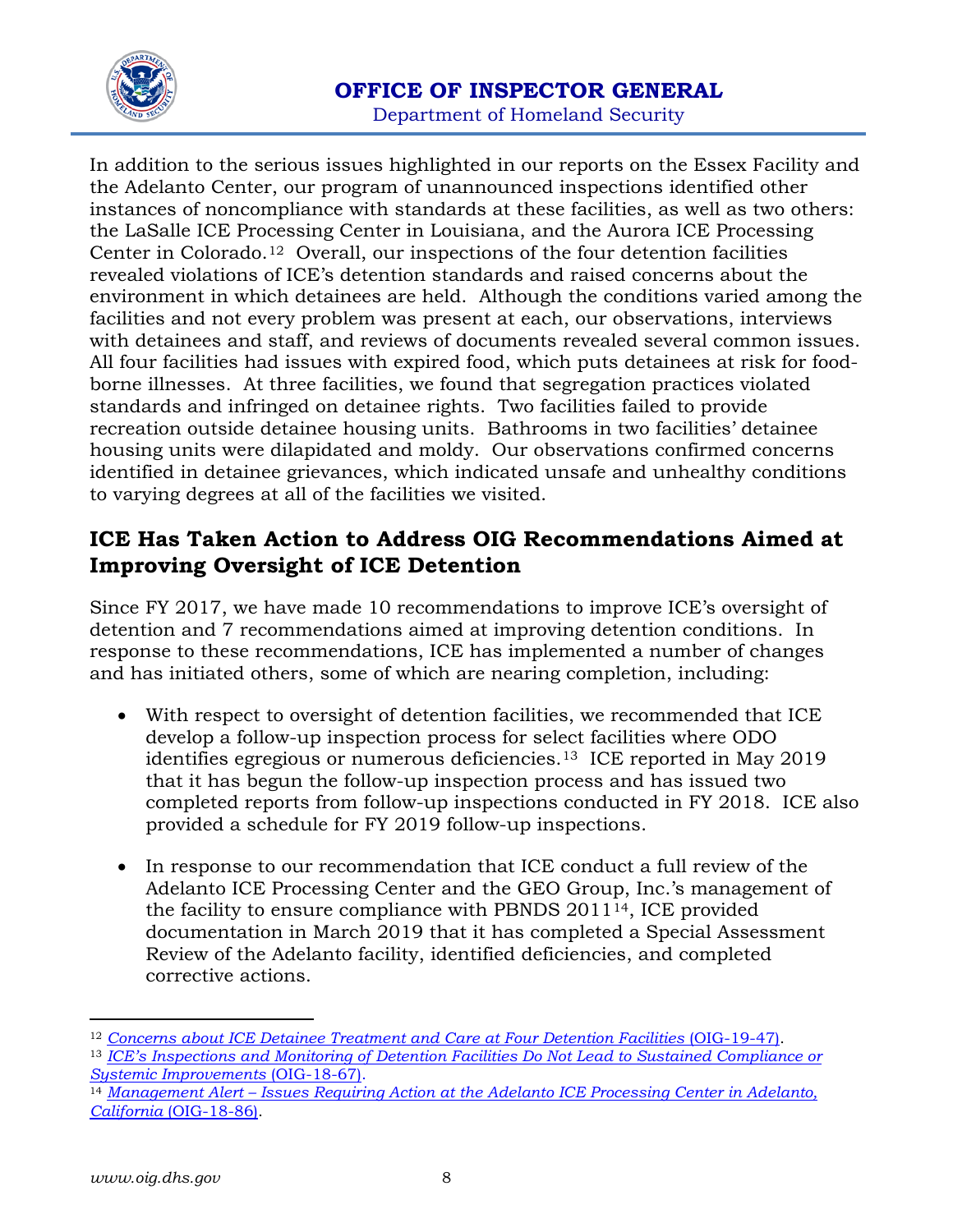

• In response to our recommendation regarding the waiver process (and consistent with the Department of Homeland Security Appropriations Act, 2019 (H.R. 6776)), ICE drafted a Detention Standards Waiver Policy, which will require that the ICE Director have sole authority to approve waivers. Additionally, in May 2019, ICE made a complete list of all 181 waivers available on ICE's public website.[15](#page-8-0)

Although ICE has been responsive to our recommendations and is taking steps in the right direction, challenges remain. Fully implementing changes and resolving the underlying issues that make ICE detention oversight challenging will require a multi-year commitment and depend heavily on adequate funding and staffing.

# **Ongoing OIG Work Related to ICE Detention**

In FY 2020, the OIG will continue its ongoing program of unannounced inspections of facilities holding ICE detainees. We will report on the results of the FY 2019 inspections later this year. We are happy to brief you and your staff on the results of these inspections when they are finalized.

Chairwoman Torres Small, this concludes my testimony. I am happy to answer any questions you or other Members of the Subcommittee may have.

<span id="page-8-0"></span> $\overline{a}$ <sup>15</sup> ICE, Facility Inspections, [https://www.ice.gov/facility-inspections.](https://www.ice.gov/facility-inspections)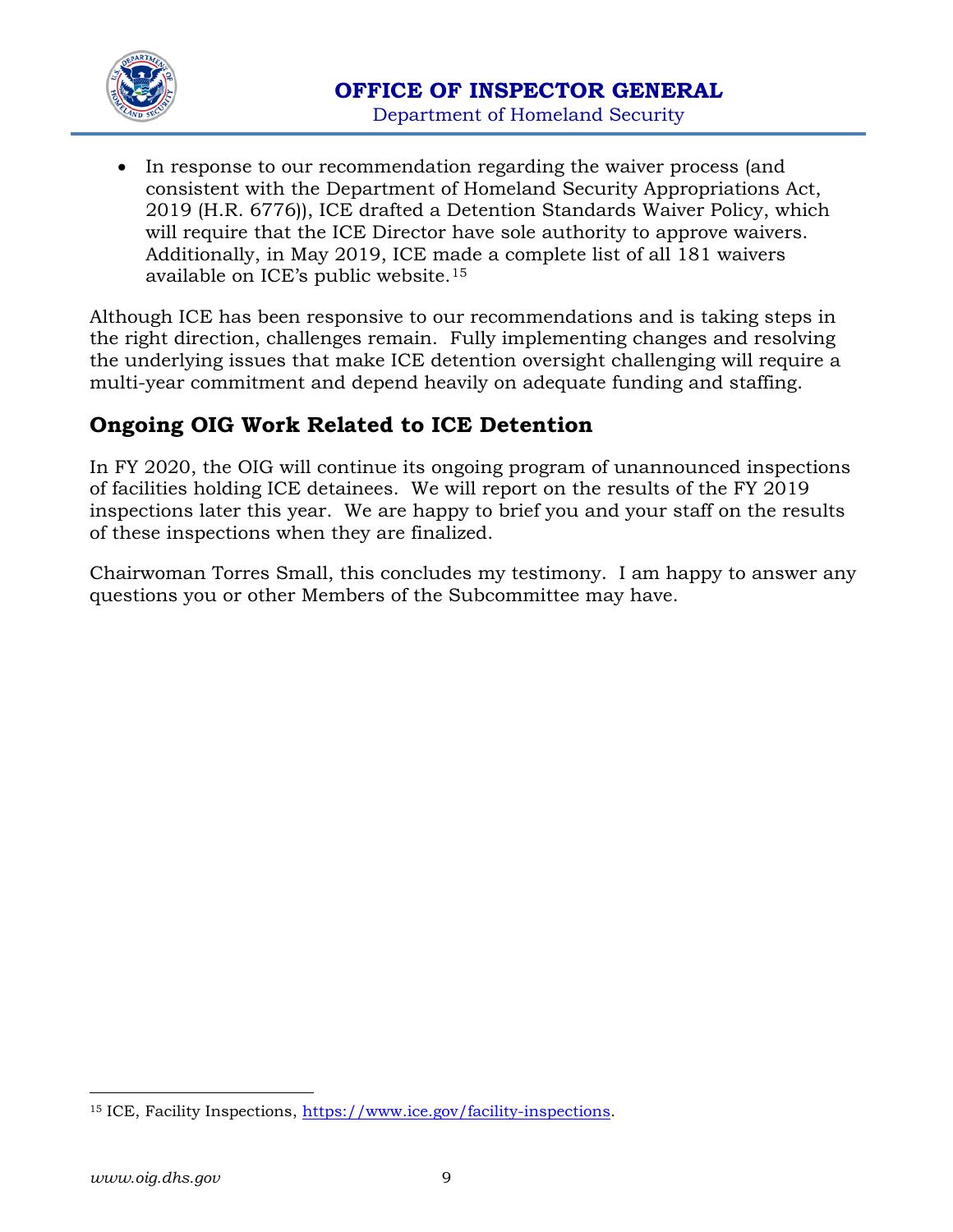

Department of Homeland Security

# **Appendix A List of OIG Reports**

| <b>Report</b><br><b>Number</b>                                           | <b>Report Title</b>                                                                                                                                                           | <b>Date</b><br><b>Issued</b> | <b>Status of</b><br><b>Recommendations</b>                                                        |  |  |
|--------------------------------------------------------------------------|-------------------------------------------------------------------------------------------------------------------------------------------------------------------------------|------------------------------|---------------------------------------------------------------------------------------------------|--|--|
| OIG Reviews of ICE Detention Facilities and Detention Facility Oversight |                                                                                                                                                                               |                              |                                                                                                   |  |  |
| OIG-07-01                                                                | <b>Treatment of Immigration</b><br>Detainees Housed at Immigration<br>and Customs Enforcement<br><b>Facilities</b>                                                            | December<br>2006             | 12 Recommendations;<br>all Closed                                                                 |  |  |
| $OIG-17$ -<br>$43-MA$                                                    | <b>Management Alert on Issues</b><br>Requiring Immediate Action at the<br>Theo Lacy Facility in Orange,<br>California                                                         | March<br>2017                | 3 Recommendations;<br>all Closed                                                                  |  |  |
| OIG-18-32                                                                | <b>Concerns about ICE Detainee</b><br><b>Treatment and Care at Detention</b><br><b>Facilities</b>                                                                             | December<br>2017             | 1 Recommendation;<br>Resolved and Open                                                            |  |  |
| OIG-18-67                                                                | <b>ICE's Inspections and Monitoring</b><br>of Detention Facilities Do Not Lead<br>to Sustained Compliance or<br><b>Systemic Improvements</b>                                  | June 2018                    | 5 Recommendations;<br>$1, 2, 4,$ and 5 are<br>Resolved and Open;<br>Recommendation 3 is<br>Closed |  |  |
| OIG-18-86                                                                | Management Alert – Issues<br>Requiring Action at the Adelanto<br><b>ICE Processing Center in</b><br>Adelanto, California                                                      | September<br>2018            | 1 Recommendation;<br>Closed                                                                       |  |  |
| OIG-19-18                                                                | <b>ICE Does Not Fully Use</b><br><b>Contracting Tools to Hold</b><br><b>Detention Facility Contractors</b><br><b>Accountable for Failing to Meet</b><br>Performance Standards | January<br>2019              | 5 Recommendations;<br>$1, 2, 3,$ and 4 are<br>Resolved and Open;<br>Recommendation 5<br>is Closed |  |  |